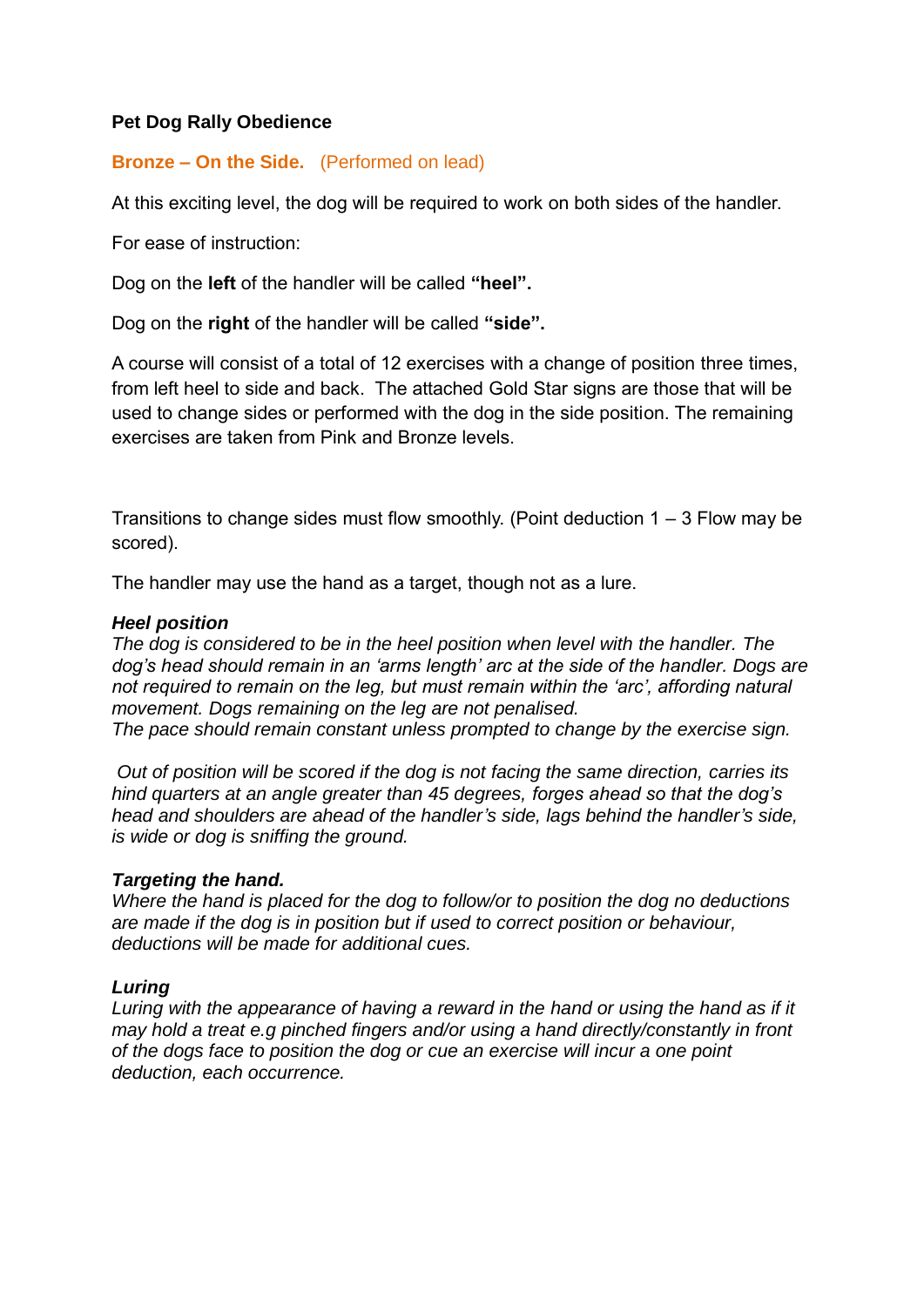**Light green with paws = Dog Dark Green = Handler**

**Gold Stars 1**



Dog is at heel.

The dog and handler make a parallel about uturn to the left, effecting a change of direction with the dog changing to the right hand side of the handler. The team continue in Normal Pace.

## **Gold Stars 4**



Dog is at side.

The dog and handler make a parallel about turn to the right, effecting a change of direction with the dog changing to the left hand side of the handler. The team continue in Normal Pace.

# **Gold Stars 5**



Dog is at heel.

With the dog on the handler's left side the dog and handler make an opposite about turn away from each other, effecting a change of direction with the dog changing to the right hand side of the handler. The team continue in Normal Pace.

# **Gold Stars 6**



Dog is at side.

With the dog on the handler's right side the dog and handler make an opposite about turn away from each other, effecting a change of direction with the dog changing to the left hand side of the handler. The team continue in Normal Pace.